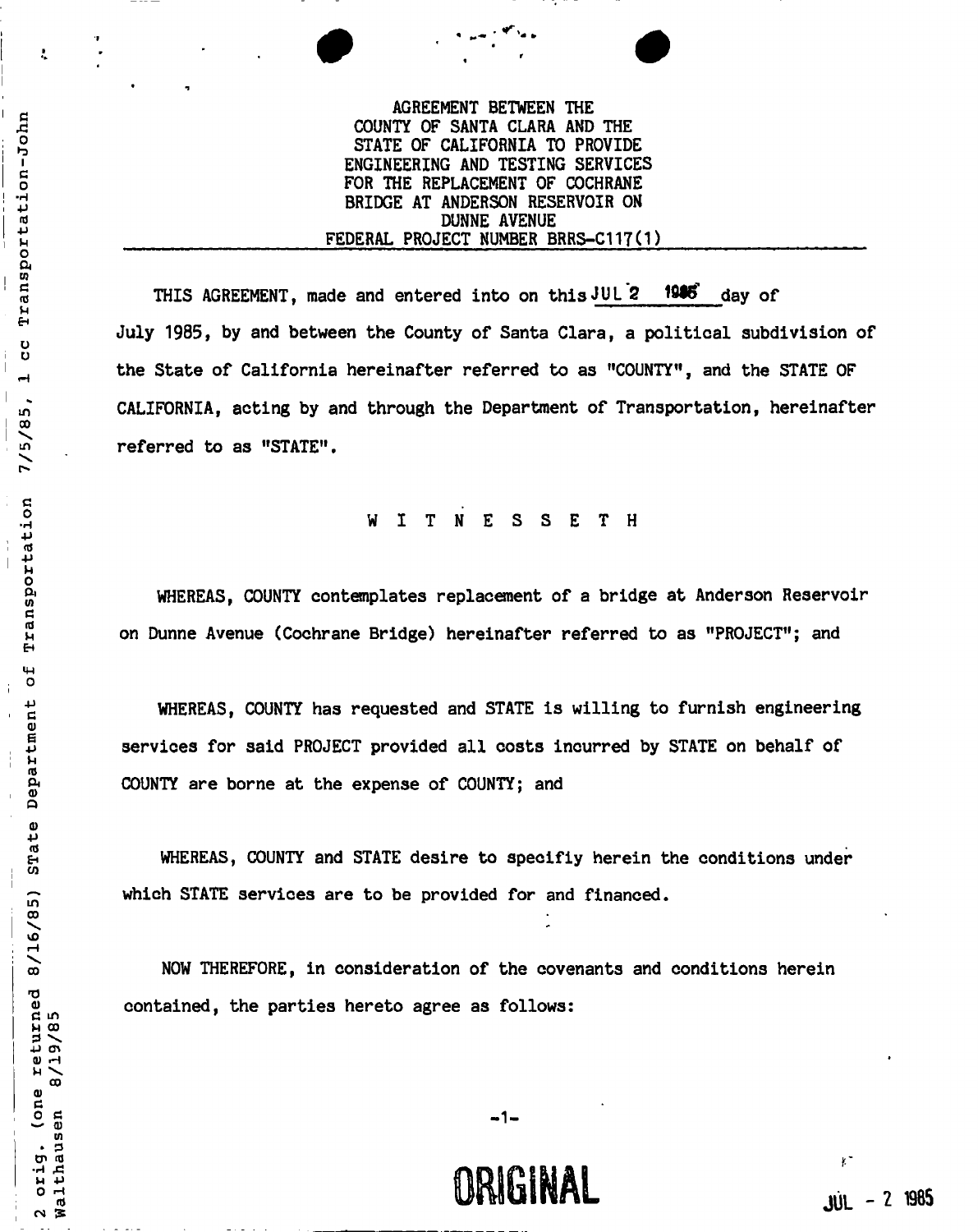# SECTION I

#### STATE AGREES:

 $\mathcal{L}^{\bullet}_{\mathbf{a}}$ 

- 1) To perform the following engineering services as authorized by Section 822.5 of the Streets and Highways Code:
	- A) Provide construction engineering services, to include furnishing construction inspectors.
	- B) Provide materials testing service, including source inspection, for construction phase of PROJECT.
- 2) Prior to commencement of engineering work by STATE personnel, to establish a special account to accumulate all related expenses and charges for all work performed on behalf of COUNTY pursuant to this Agreement.
- 3) Immediately following executiopn of this Agreement, to submit to COUNTY, billing in the amount of \$11,000 which figure represents COUNTY'S advance deposit to finance the total estimated cost (less anticipated Federal Reimbursement) of engineering services to be performed by STATE on behalf of COUNTY pursuant to this Agreement. The total estimated cost is \$55,000.

 $-2-$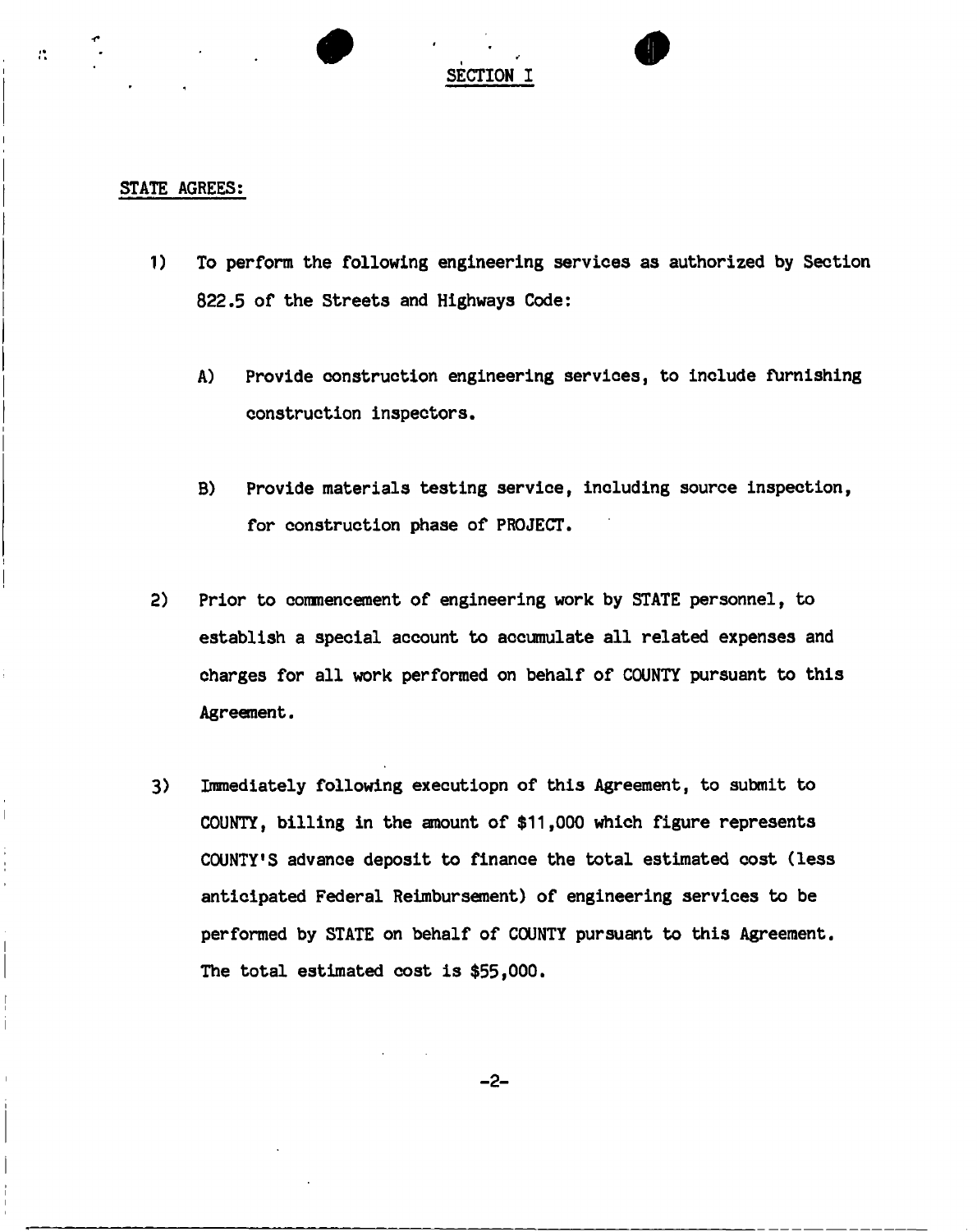Upon completion of the PROJECT to furnish COUNTY with a final ,  $\mathcal{U}_i$  , then completion of the PROJECT to furnish COUNTY with a final  $\mathcal{U}_i$ detailed statement of the accumulated costs, identifying actual hours worked and related expenses in connection with the services provided pursuant to this Agreement.

#### SECTION II

#### COUNTY AGREES:

 $\mathcal{P}$ 

- 1) To do all work necessary for the successful completion of the PROJECT except for that work which STATE has agreed to perform in SECTION I of this Agreement or by separate agreement.
- 2) To deposit with STATE, in advance and within 14 days of receipt of billing therefor, the amount of \$11,000, which figure represents the total estimate cost (less anticipated Federal Reimbursement) of engineering services to be performed by STATE on behalf of COUNTY pursuant to this Agreement. The total estimated cost is \$55,000.
- 3) Upon completion by STATE of all engineering services performed on behalf of COUNTY and upon receipt of a detailed statement and billing therefor, to reimburse STATE promptly, any amount over and above funds deposited by COUNTY as defined hereinbefore, required to complete COUNTY'S cost pursuant to this Agreement. Actual cost to COUNTY for

**-3-**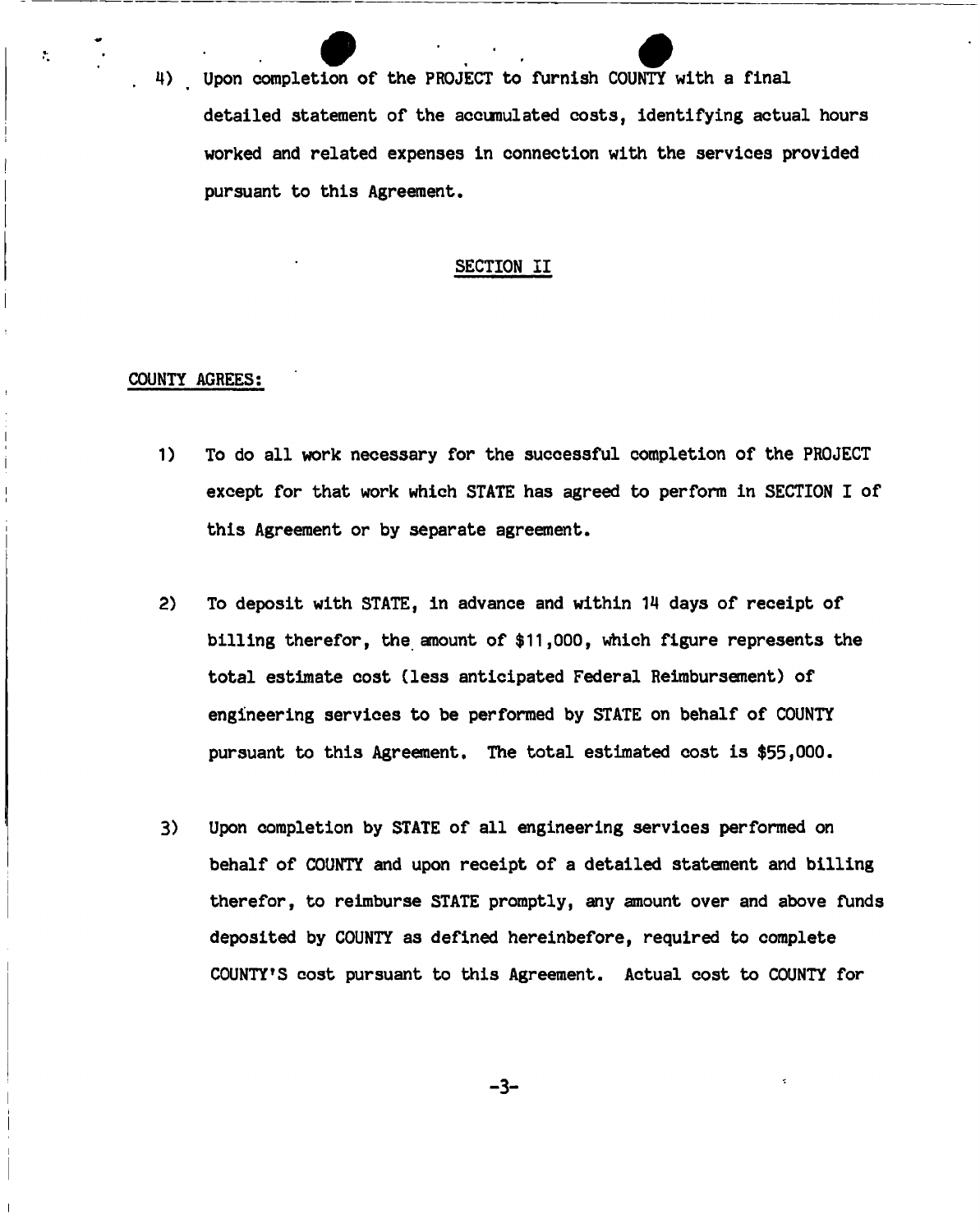work performed by STATE on behalf of COUNTY as defined hereinbefore in • Section I, Article (4) will be determined upon completion of all such work and final accounting of all related charges, and shall be a sum of the following:

- a) Salary costs computed in accordance with STATE'S standard accounting procedures.
- b) Travel and per diem expenses including charges for the use by such employee of STATE vehicles, if required in accordance with rates set up by the State Board of Control Rules under Title 2, Section 706,
- c) Administrative overhead costs computed in accordance with STATE'S Accounting Manual Chapter 11, Table 6-2.
- d) Less any Federal Reimbursement paid directly to STATE for engineering services provided pursuant to this agreement.

#### IT IS MUTUALLY UNDERSTOOD AND AGREED;

1) That, COUNTY may, at any time, or for any reason, terminate STATE'S services immediately and shall notify STATE in writing of such termination.

**-4-**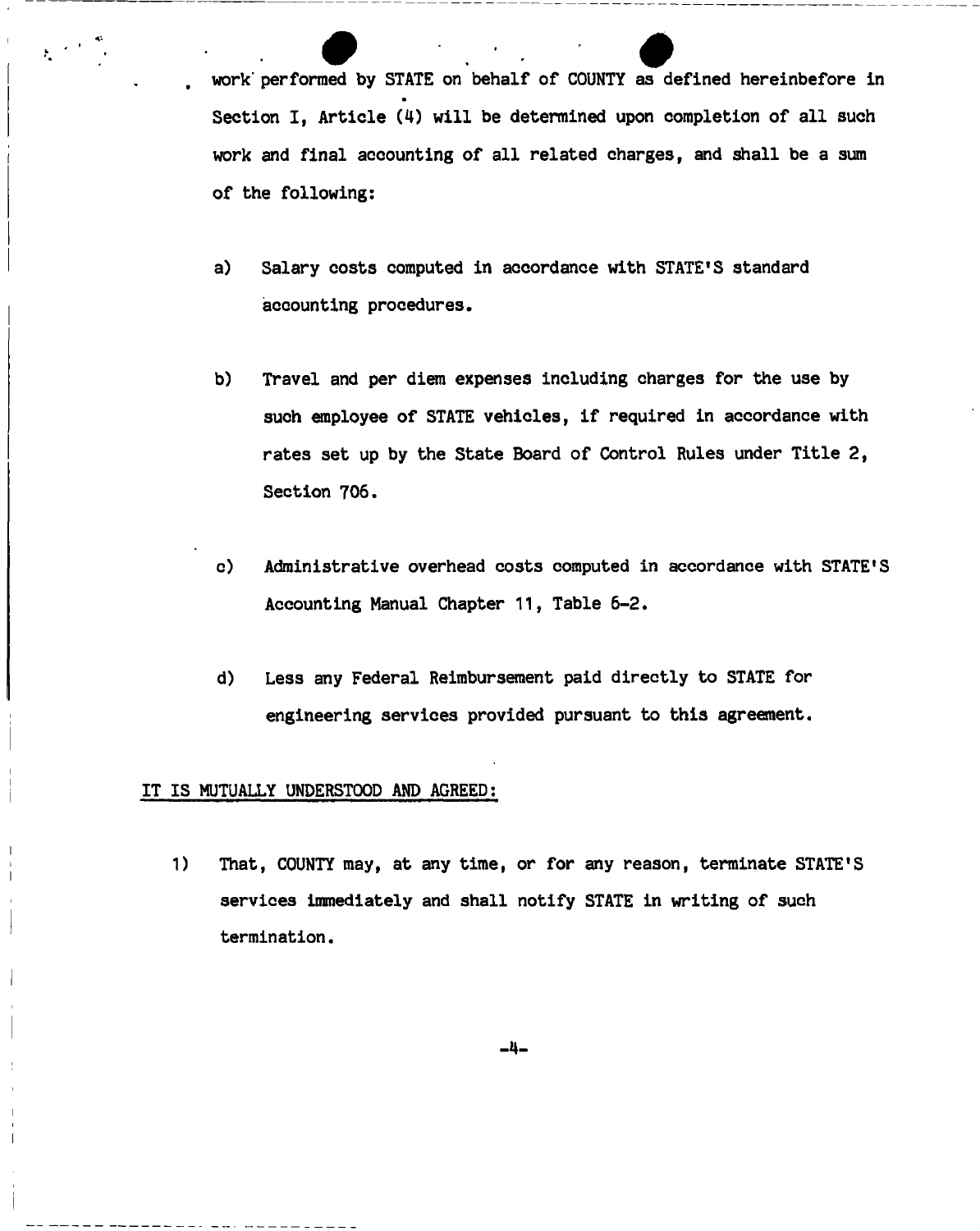- .<br>2) That COUNTY will indemnify and save STATE, its officers, agents and employees harmless from any and all liability for injuries to persons or damage to property caused or resulting in any manner from the performance of any services by STATE personnel within the scope of this Agreement.
- 3) That should any portion of the project be financed with Federal Funds or Gas Tax Funds, all applicable procedures and policies relating to the use of such funds shall apply, not withstanding other provisions of this Agreement,

IN WITNESS WHEREOF, the parties hereto have caused this Agreement to be executed by their respective officers, duly authorized, the provisions of which Agreement are effective as of the day, month and year first hereinabove written.

STATE OF CALIFORNIA COUNTY OF SANTA CLARA<br>Department of Transportation

LEO J. TROMBATORE Director of Transportation

By District Director eputy.

Bv Beard of Super Chall person,  $v1$ sors ATTEST: O.

DONALD M. RAINS, Clerk Board of Supervisors

Approved as to form and Legality

Lfas dr

WPYH16 - 12/31/86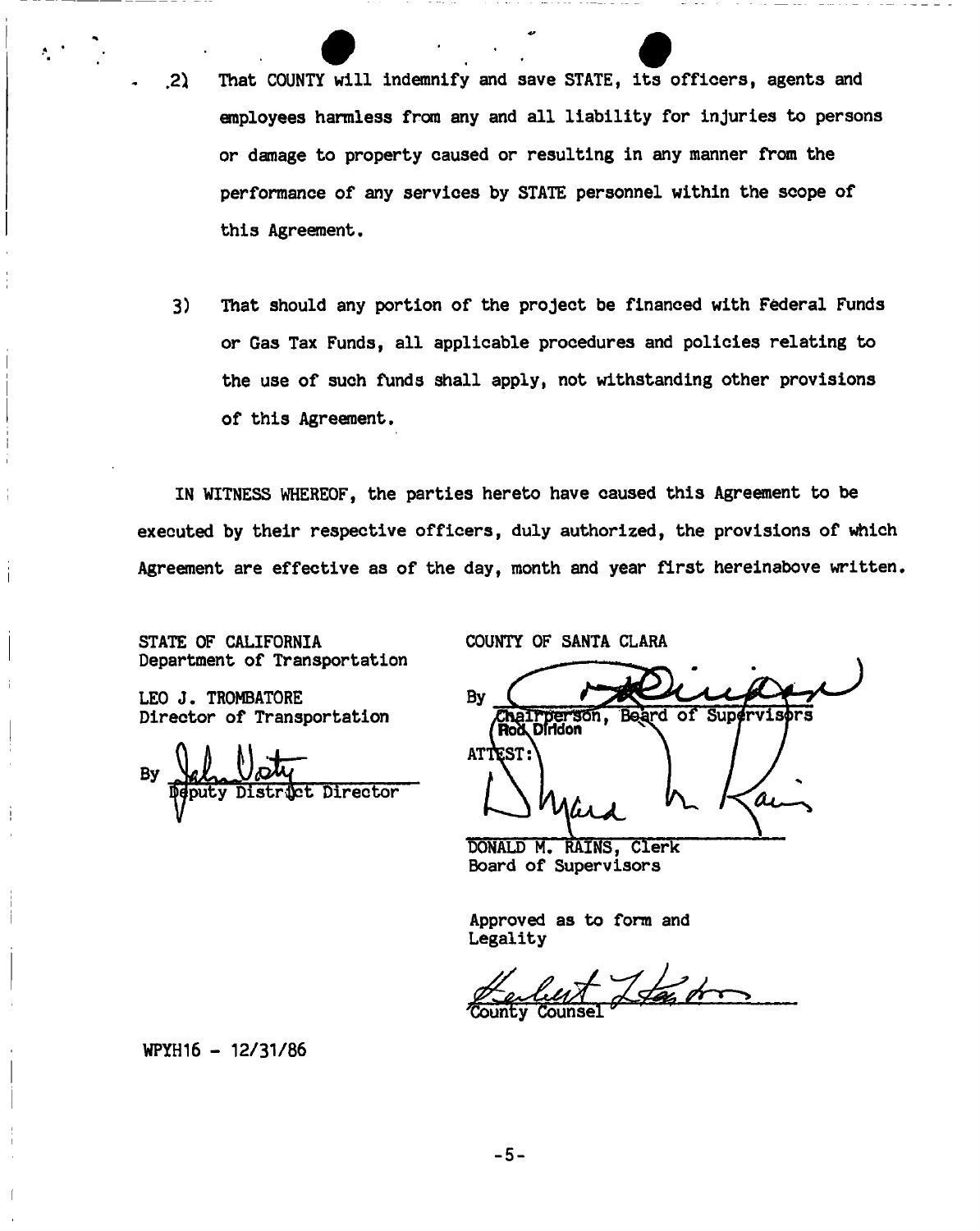



Office of the Board of Supervisors **^^County Government Center, East Wing 70 West Hedding Street San Jose, California 95110 County of Santa Clara (408) 299-4321** 

**California Susanne Wilson, District 1 July 5, 1985 Zoe Lofgren, District 2 Thomas L. Legan, District 3 Rod Diridon, District 4**<br>**Dianne McKenna, District 5** 

**Dlanne McKenna, District 5 M r . Wal t Goh l**  Local Assistance Engineer **Department of Transportation District IV P . 0 . Box 7310 San Francisco , CA . 94120** 

**Subject: Agreement with above** 

**f or providin g engineerin g service s and testin g service s durin g constructio n of the Replacemen t Project-Cochran e Bridge .** 

**Enclosed you will find 2 original(s) and 00 copies of an agreement between the County of Santa Clara and the parties named above. The Board of Supervisors at its regularly scheduled meeting on July 2, 1985 authorized execution of this agreement on behalf of the County.** 

**After execution of all copies, we would appreciate your returning the pink tagged originals to this office.** 

**Very truly yours** 

**BOARD OF SUPERVISORS DONALD M. RAINS, CLERK-**

**Deputy Clerk** 

**DMR : sla** 

**Enclosures** 

 $\sim$   $\sim$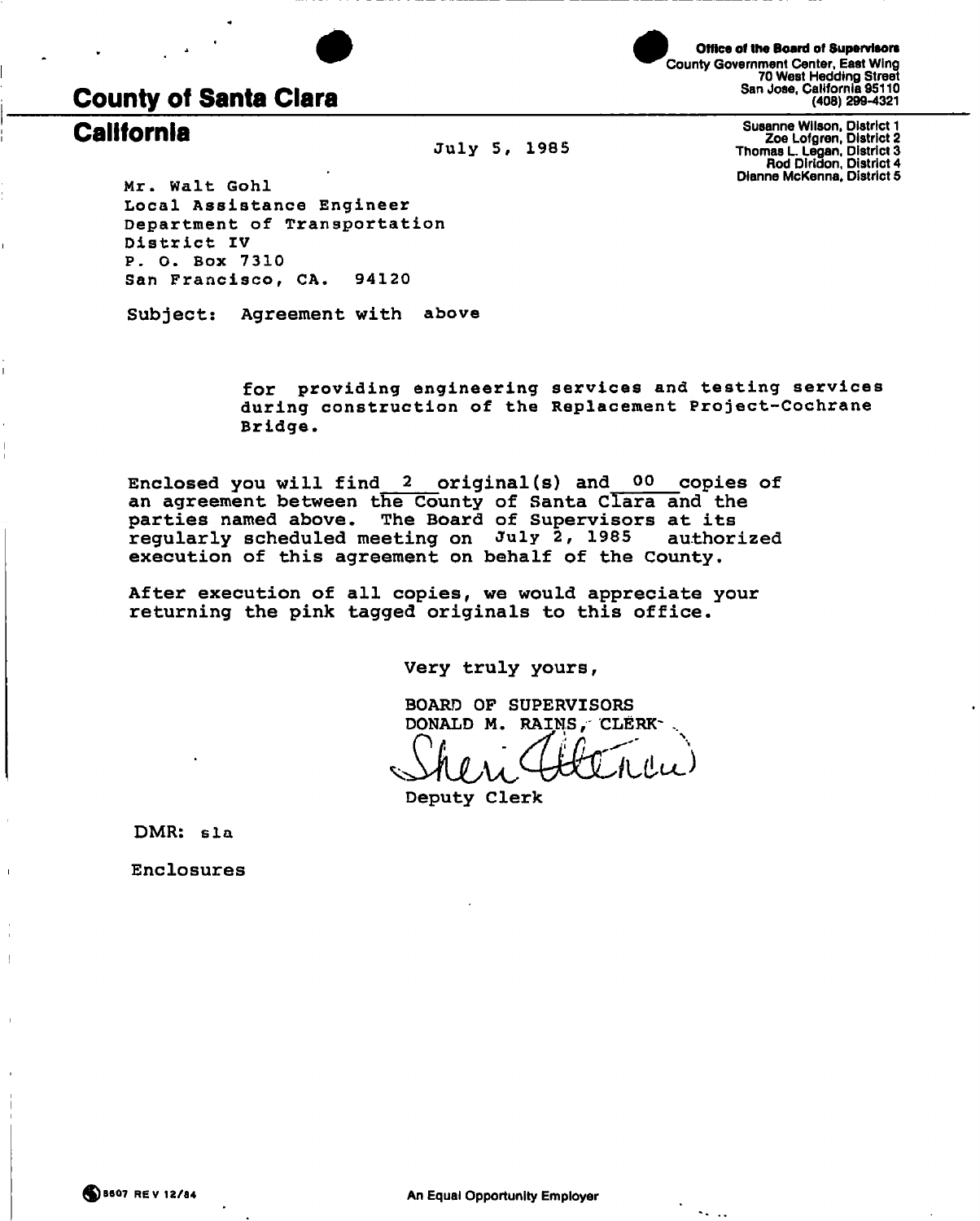RESOLUTION OF THE BOARD OF SUPERVISORS OF THE COUNTY OF SANTA CLARA APPROVING AND AUTHORIZING EXCUTION OF AGREEMENT WITH THE STATE OF CALIFORNIA RELATED TO PROVIDING ENGINEERING AND TESTING SERVICES FOR THE REPLACEMENT OF COCHRANE BRIDGE AT ANDERSON RESERVOIR ON DUNNE AVENUE FEDERAL PROJECT NUMBER BRRS-C117(1)

BE IT RESOLVED, that the Board of Supervisors of the County of Santa Clara, State of California does hereby approve and authorizes the Chairperson of this Board to execute on behalf of the County of Santa Clara that certain agreement between the State of California and the County of Santa Clara related to providing engineering and testing Services for the replacement of Cochrane Bridge at Anderson Reservoir on Dunne Avenue, Federal Project Number BRRS-C117(1)

PASSED AND ADOPTED By The Board Of Supervisors of The County of Santa Clara, State of California on JUL 2 1985 by the following vote:

LC.

 $7/5/8$ 

Agency

Transportation

 $\frac{0}{0}$  $\overline{\phantom{0}}$ 

Trnasportation,

 $\frac{4}{5}$ 

Department

State

U<br>U

certified

 $\blacksquare$ 

AYES: Supervisors DIRIDON, LEGAN, LOFGREN, MCKENNA, WILSON

**NUNE** NOES: Supervisors **NONE** ABSENT: Supervisors

By

 $TEST:\ \longrightarrow$  DONALD M. RAINS,  $q$ lerk Board of Supervisors *suu CU<sup>y</sup>*

Chairperson, Board of Supervisors Hod **Diridon** 

**ORIGINAL** JUL - 2 1985

APPROVED AS TO FORM AND LEGALITY:

- )UNTY COUNSEL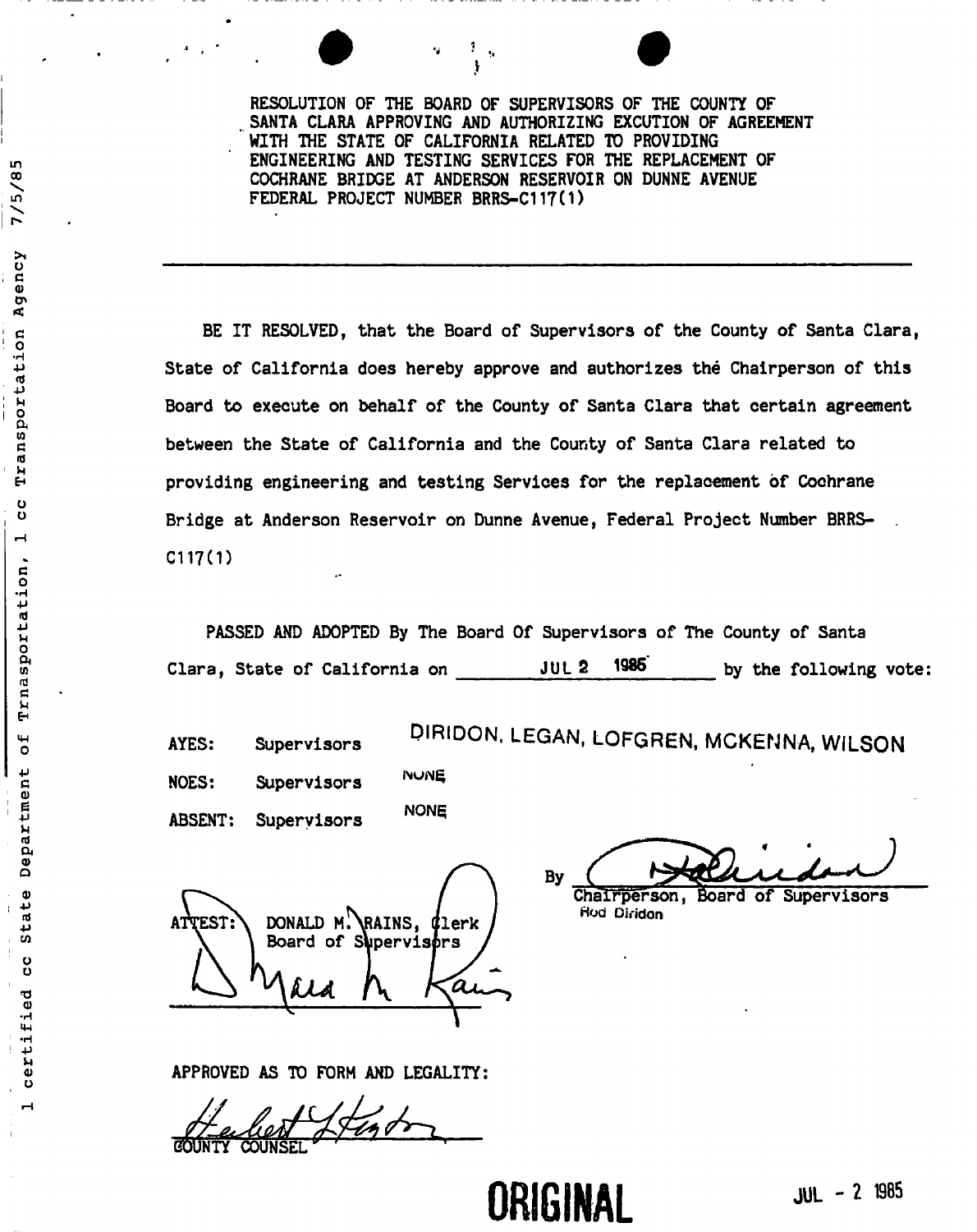| <b>J.</b> County of Santa Clara                                                                                                                                                                                                                                                                                                                                                                                   |                        | <b>Transportation Agency</b><br>1555 Berger Drive<br>San Jose, California 95112                                                 |      |
|-------------------------------------------------------------------------------------------------------------------------------------------------------------------------------------------------------------------------------------------------------------------------------------------------------------------------------------------------------------------------------------------------------------------|------------------------|---------------------------------------------------------------------------------------------------------------------------------|------|
| <b>California</b>                                                                                                                                                                                                                                                                                                                                                                                                 | TRANSMITTAL MEMORANDUM |                                                                                                                                 |      |
| Prepared by Wolthausen<br>Reviewed by Bruce<br>Submitted by Reading<br>APPROVED: DIRECTOR YM                                                                                                                                                                                                                                                                                                                      | Page $1.0f$ 6          | ÷<br>DATE: June 18, 1985                                                                                                        | S.D. |
|                                                                                                                                                                                                                                                                                                                                                                                                                   |                        |                                                                                                                                 |      |
| COUNTY BOARD OF SUPERVISORS: Agenda Date July 2. 1985. ________Item No.                                                                                                                                                                                                                                                                                                                                           |                        |                                                                                                                                 |      |
| TRANSPORTATION COMMISSION: Agenda Date                                                                                                                                                                                                                                                                                                                                                                            |                        | <b>Example 21 Contract 2 Contract 2 Contract 2 Contract 2 Contract 2 Contract 2 Contract 2 Contract 2 Contract 2</b>            |      |
| FROM: SCOTTY A. BRUCE, TRANSPORTAION DEVELOPMENT<br>SUBJECT:<br>1. CONTRACT DOCUMENTS FOR THE REPLACEMENT<br>OF COCHRANE BRIDGE ON DUNNE AVENUE -<br>ANDERSON LAKE - COYOTE CREEK.<br>2. STATE/COUNTY COST SHARING AGREEMENT TO<br>PROVIDE BRIDGE INSPECTION AND MATERIALS<br>TESTING SERVICES.<br>3. CONSULTANT'S SCOPE OF SERVICES AND<br>COMPENSATION TO PROVIDE PROJECT<br>CONSTRUCTION ENGINEERING SERVICES. |                        |                                                                                                                                 |      |
| RECOMMENDED ACTION:<br>Contract Documents for the replacement of Cochrane Bridge on Dunne<br>Avenue at Anderson Lake/Coyote Creek and authorize the Transportation<br>Agency to advertise for a bid opening on July 25, 1985. The total time<br>alloted for construction is 240 working days. The DBE/WBE goal is<br>10%.                                                                                         |                        | 1. It is recommended that the Board of Supervisors approve the<br>2 Tt is recommended that the Board of Supervisors approve the |      |

2. It is recommended that the Board of Supervisors approve the attached agreement between the State of California and the County to provide Engineering Services Including construction and source inspection and testing services during construction of the replacement bridge and authorize the Chairperson of the Board to execute the agreement and the attached Resolution approving the agreement. The total estimated cost is \$55,000.

 $\overline{\phantom{a}}$ 

An Ear DRIGHAMAI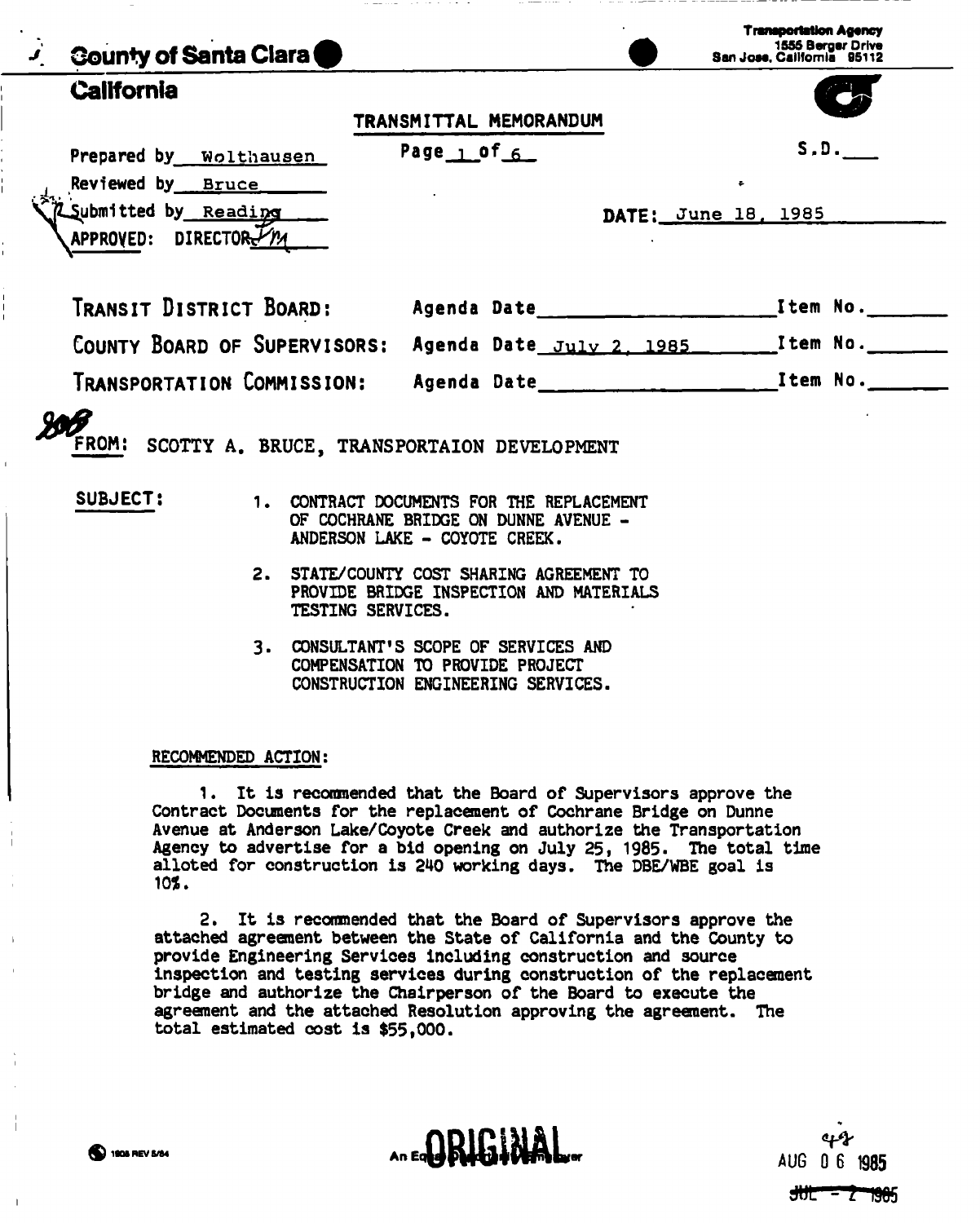

### **TRANSIT DISTRICT BOARD AGENDA DATE:**

**COUNTY BOARD OF SUPERVISORS AGENDA DATE: July 2, 1985** 

#### **TRANSPORTATION COMMISSION AGENDA DATE:**

SUBJECT:

- CONTRACT DOCUMENTS FOR THE REPLACEMENT OF COCHRANE BRIDGE ON DUNNE AVENUE - ANDERSON LAKE - COYOTE CREEK.
- STATE/COUNTY COST SHARING AGREEMENT TO PROVIDE BRIDGE INSPECTION AND MATERIALS TESTING SERVICES. **2.**
- CONSULTANT'S SCOPE OF SERVICES AND 3. COMPENSATION TO PROVIDE PROJECT CONSTRUCTION ENGINEERING SERVICES.

#### REASONS FOR RECOMMENDATION: (cont.)

extremely dry weather conditions, the water level at the project site will be low enough by mid-August to construct the critical foundation elements of the bridge. This portion of the work must be completed before the winter rains.

The replacement bridge recommended by the Consultant for this site consist of a single span welded steel truss about 375 ft. long. This is an unusual type of highway structure and will require special erection and construction techniques. The design utilizes several unique earthquake and landslide resistant details. In order to assure compliance with plans specification and to insure quality control of materials, construction engineering including shop and field inspection of critical bridge elements will more appropriately be accomplished by the Design Consultant in conjuctlon with qualified bridge construction inspection and Testing Engineers. Retaining additional construction support will release key County Construction Operations, inspection and testing, staff for use on the Guadalupe Corridor Project.

#### BACKGROUND:

On October 2, 1978 it was reported to the Board of Supervisors that the existing Cochrane Bridge, located across earthquake fault, had suffered structural distress and a new crossing was reconmended. As a result, the Board of Supervisors directed the Transportation Agency to complete the necessary environmental assessment and preliminary engineering required to construct the crossing. Attached is a copy of that report.



On January 8, 1979 the Board of Supervisors approved an agreement to provide engineering services and support necessary to develop project plans, specifications and cost estimates and to evaluate the environmental impacts for several alternative solutions.